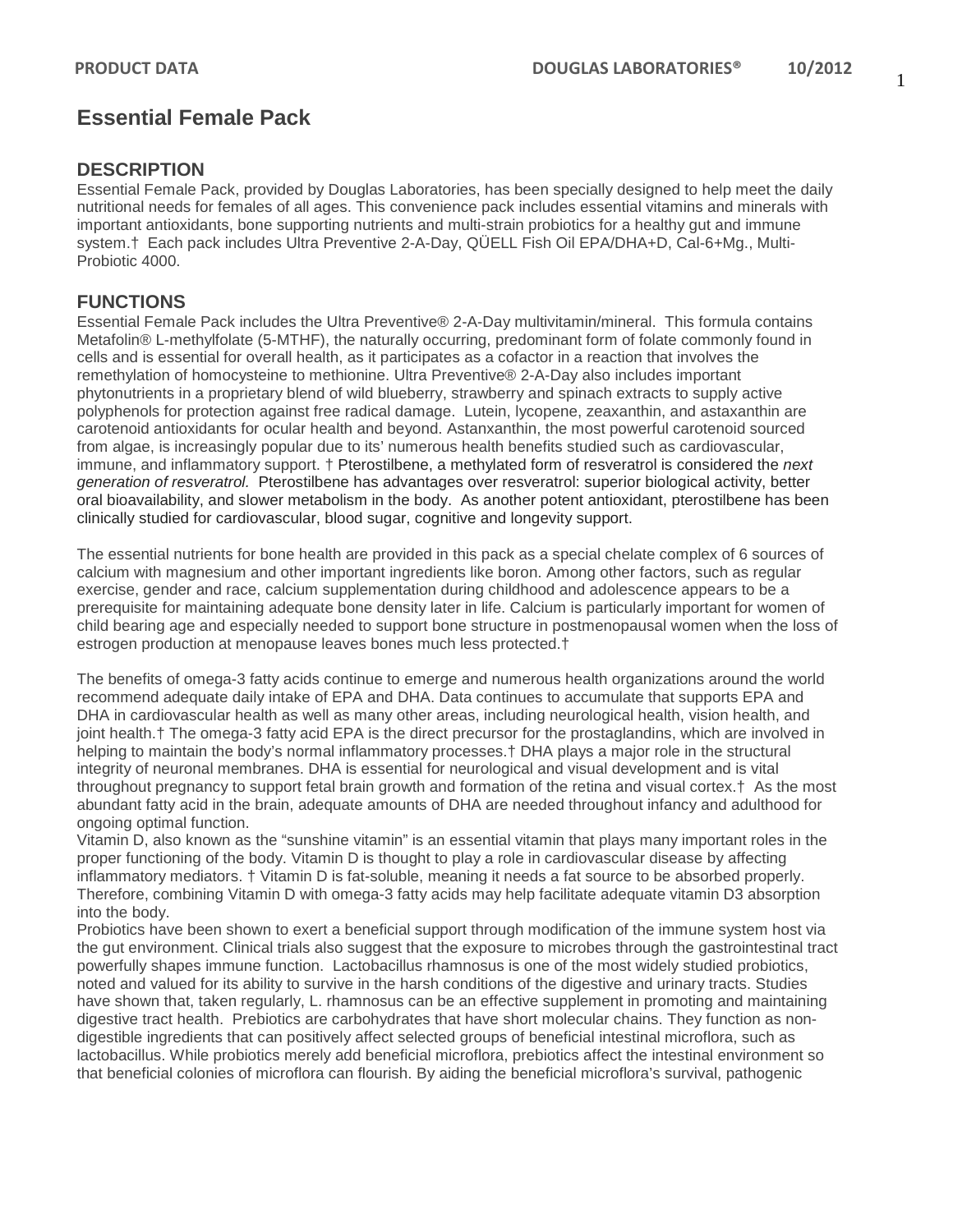## **Essential Female Pack**

microflora can have a decreased chance of survival.

## **INDICATIONS**

Essential Female Pack is indicated for women of all ages who wish to consume the essential healthy nutrients and support immune, bone, gastrointestinal, and vaginal health.

### **FORMULA (#66360-30X)**

**1 Pack Contains: 2 Ultra Preventive 2-A-Day EZ Swallow tablets, 1 QÜELL Fish Oil softgel, 3 Cal-6+Mg tablets, 1 Multi-Probiotic 4000 capsule**

| Vitamin A (as natural beta-carotene)5,000 IU           |
|--------------------------------------------------------|
| Vitamin C (as Ascorbic Acid)  170 mg                   |
|                                                        |
|                                                        |
| (as d-alpha tocopheryl succinate)                      |
| Thiamine (as Thiamine HCI) 25 mg                       |
| Riboflavin (as Riboflavin-5-phosphate) 10 mg           |
|                                                        |
| Vitamin B-6 (as Pyridoxal-5-phosphate) 10 mg           |
| Folate (as L-methylfolate, Metafolin®) 400 mcg         |
| Vitamin B-12 (as methylcobalamin)250 mcg               |
|                                                        |
|                                                        |
| (d-calcium pantothenate)                               |
|                                                        |
| (from Calcium Citrate/Malate/Gluconate/Carbonate/      |
| Lactate/Ascorbate and Microcrystalline Hydroxyapatite) |
|                                                        |
| (as Magnesium Citrate/Chelate)                         |
|                                                        |
| Zinc (as Opti-Zinc, monomethionine)  15 mg             |
| Selenium (as amino acid chelate) 100 mcg               |
| Copper (as amino acid chelate) 1 mg                    |
| Chromium (as amino acid chelate)120 mcg                |
| Molybdenum (as amino acid chelate)100 mcg              |
| Potassium (as Potassium Aspartate) 30 mg               |
| Omega-3 Supercritical CO <sub>2</sub>                  |
| Triglyceride Concentrate* 1,250 mg                     |
| Providing:                                             |
| EPA (Eicosapentaenoic Acid)  600 mg                    |
| DHA (Docosahexaenoic Acid)  400 mg                     |
| Choline (as Choline Bitartrate)  60 mg                 |
|                                                        |
|                                                        |
|                                                        |
| Boron (from Boron Aspartate/Citrate) 3 mg              |
|                                                        |
| (from 75 mg Glutamic Acid HCI)                         |
| L-Lysine (from 36 mg L-Lysine HCI)  29 mg              |
|                                                        |